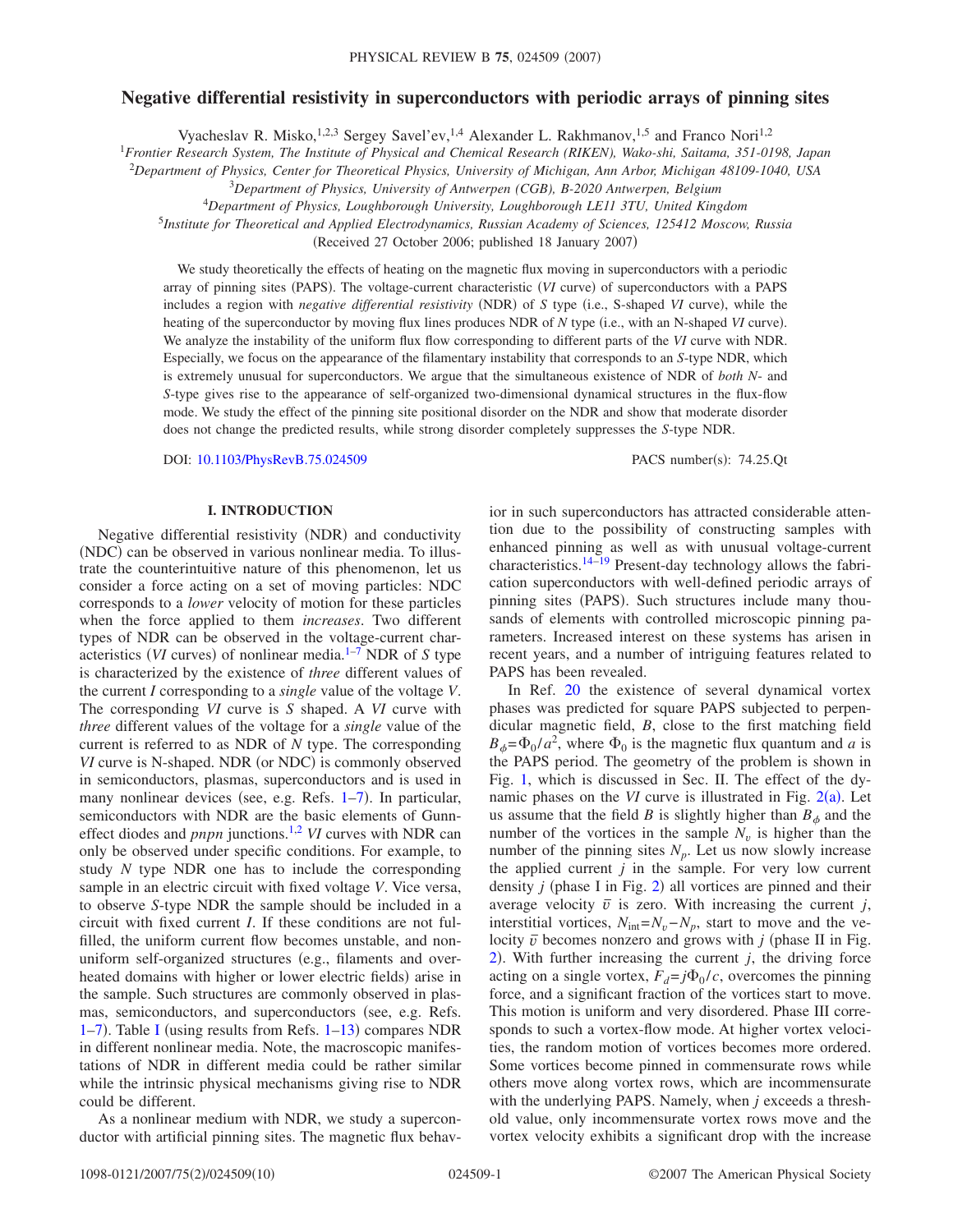<span id="page-1-0"></span>TABLE I. Comparison between nonuniform nonequilibrium states in superconductors, semiconductors, plasmas, and manganites with *VI* curves having negative differential resistivity (NDR). (Ref. [21](#page-9-1)) Since *IV* curves in semiconductors map to *VI* curves in superconductors, then NDC (for semiconductors) maps into NDR for superconductors. Here, *N* (*S*)-type shapes for semiconductors correspond to *S* (*N*)-type for superconductors (Ref. [5](#page-8-8)). The negative differential conductivity (NDC) found in Ref. [10](#page-8-7) is analogous to the Gunn effect in semiconductors, where electron-charge modulations lead to steps in  $j(E)$  in the NDC regime.

|                             | Superconductors                                                                                                                                                              | Semiconductors                              | Plasmas                                        | Manganites                                     |
|-----------------------------|------------------------------------------------------------------------------------------------------------------------------------------------------------------------------|---------------------------------------------|------------------------------------------------|------------------------------------------------|
| Carriers                    | flux quanta                                                                                                                                                                  | Charge quanta:<br>electrons or holes        | Electrons                                      | Electrons,<br>hole                             |
| Characteristic<br>curve     | Voltage-current<br>$(VI)$ curve                                                                                                                                              | Current-voltage<br>$(IV)$ curve             | $IV$ curve                                     | $IV$ curve                                     |
| Homogeneous<br>state        | Homogeneous flux<br>and current flows                                                                                                                                        | Homogeneous<br>current flow                 | Homogeneous<br>current flow                    | Homogeneous<br>current flow                    |
| Origin of<br>S-shape NDR    | In/commensurate vortex<br>Dynamical phases in PAPS                                                                                                                           | Nonlinear electron<br>transport             | <b>Ionization</b>                              |                                                |
| Origin of<br>$N$ -shape NDR | Overheating, Cooper pair<br>Tunneling (Ref. $8$ ) vortex-core:<br>Shrinkage (Ref. 9) $(T \approx T_c)$ ;<br>Expansion (Ref. 10), driven (Ref. 11)<br>$(T \ll T_c)$           | Overheating, electron<br>or hole tunneling  | Heating                                        | Heating (Refs. 12 and 13)                      |
| Filaments                   | Overheating, Cooper pair<br>Tunneling (Ref. 8). Vortex-core:<br>Shrinkage (Ref. 9) $(T \approx T_c)$ ;<br>Expansion (Ref. 10).<br>Driven vortices (Ref. 11)<br>$(T \ll T_c)$ | Current filaments.<br>pinch effect          | Current filaments.<br>pinch effect             |                                                |
| Domains                     | Vortex-induced higher $E$<br>field overheated domains                                                                                                                        | Higher electric field<br>overheated domains | Higher electric<br>field overheated<br>domains | Higher electric<br>field overheated<br>domains |

of the driving force (phase IV). Note that the phases III and IV have an analogy with the NDR behavior of electron motion in *semiconductors* with the increase of the voltage. Namely, increasing the applied force on the moving particles

<span id="page-1-1"></span>

FIG. 1. (Color online) The model: vortices driven by a Lorentz force produced by an applied current in a superconductor with a square array of pinning sites. The period of the pinning array is *a*  $=2\lambda_0$ . The pinning sites are shown by dark blue (dark gray) parabolic bars and by dark blue (dark gray) dots on the upper surface. The black dashed lines connecting the dots on the top surface are a guide to the eye. The vortices are shown by red-to-yellow gray-tolight gray) tubes and by red (gray) larger spots on the top surface. The direction of the applied current  $j$  is indicated by a wide light blue (light gray) arrow, and the Lorentz force acting on the vortices  $F_d$  is shown by small red (gray) arrows. The direction of the external applied magnetic field  $B$  is shown by the brown (gray) arrow.

produces a lower velocity in them. At high current densities, the driving force completely overcomes the pinning force (phase V) and the curve  $\overline{v}(j)$  tends to a linear one.

The results obtained in Refs. [20](#page-9-0) and [21](#page-9-1) prove that the *VI* curves of superconductors with a square PAPS have a part with NDR of the *S* type, since the electric field in the sample is related to the average vortex velocity by the well-known relation  $E = -\bar{v}(j)B/c$ . Such a type of NDR is usual for plasmas<sup>6,[7](#page-8-1)</sup> and semiconductors<sup>1,[2](#page-8-2)</sup> giving rise to important instabilities of the uniform current flow known as pinch effect and *filamentary instability*, when a current flow breaks into filaments with lower and higher current densities. $1-7$  In superconductors we have only a few examples of the *S*-type NDR in the samples with the specific weak links. $10$ 

The described dynamical phases disappear in the case of very disordered pinning arrays and, consequently, the NDR of *S* type in the *VI* curves vanishes. Under realistic experimental conditions, the properties of the superconductor in the flux-flow regime are strongly affected by Joule heating since the current density *j* necessary to overcome the pinning force is high.<sup>5</sup> An increase of the sample temperature  $T$  due to Joule heat, *jE*, gives rise to a decrease of the pinning force, and the current density can drop down with the growth of the electric field. As a result, the *VI* curve with an NDR of *N* type [the red dashed line in Fig.  $2(b)$  $2(b)$ ] is commonly observed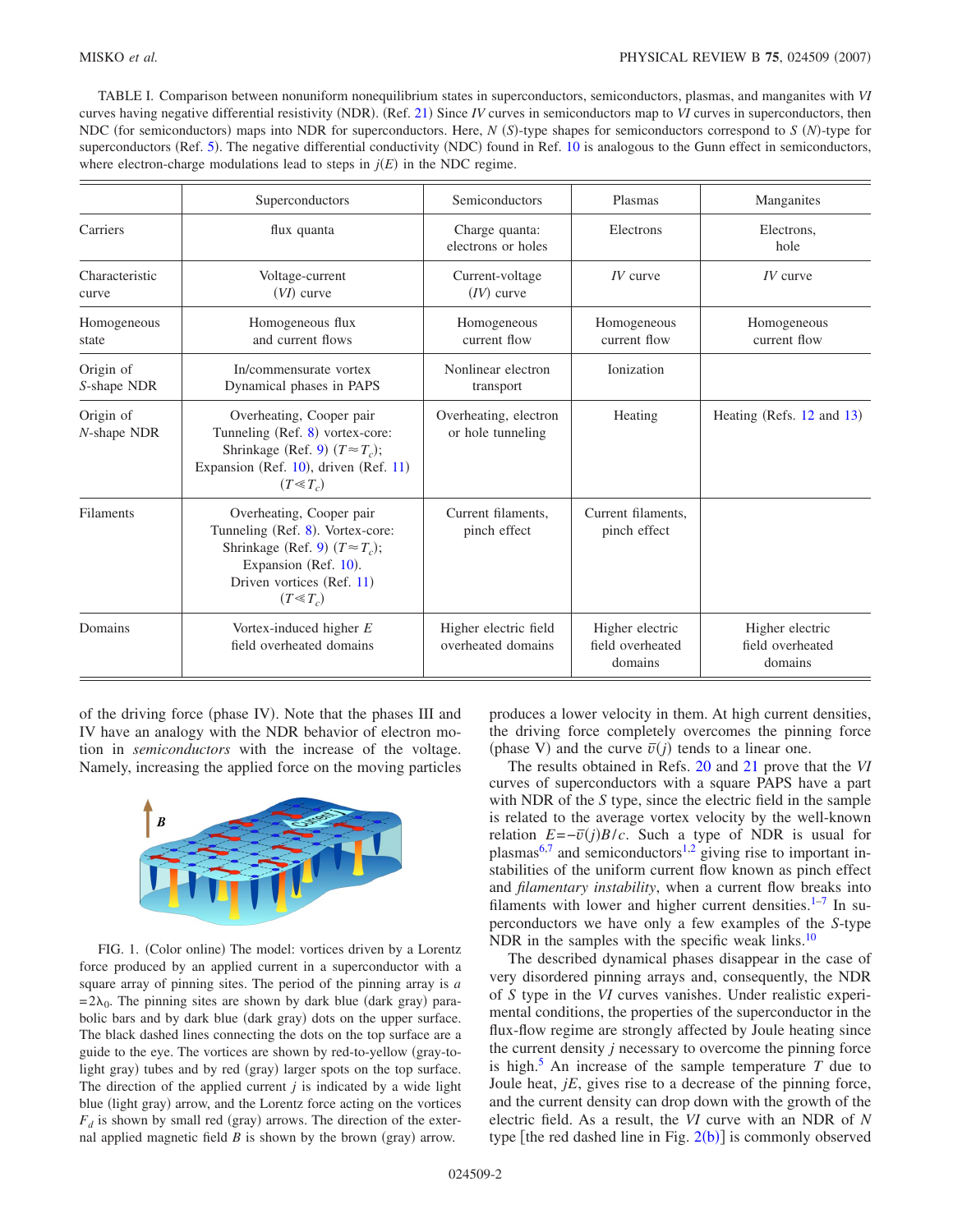<span id="page-2-0"></span>

FIG. 2. (Color online) The average vortex velocity  $\bar{v} \propto E$  versus current *j* for  $B/B_{\phi} = 1.074$ ,  $r_p = 0.21\lambda_0$  and  $F_{p0}/F_0 = 2$  for increasing [shown by red (black) solid circles] and for decreasing (blue open squares)  $j$  (see Ref. [21](#page-9-1)). (a) No heating effect is taken into account. The regions corresponding to different phases are indicated by the roman numerals from I to V (as in Refs. [20](#page-9-0) and [21](#page-9-1)). (b) The sample heats up due to vortex motion. For small values of the drive  $j$  (up to  $j \sim 3$ ) the effect of heating is negligible. For  $j \sim 3.2$ , a jump from phase II to phase III occurs. As a result of the heating, a transition occurs abruptly at  $j \sim 4.3$ , from regime IV to regime V, where the vortex lattice is entirely unpinned and moves as a whole. A hysteresis now appears in region V: when *decreasing* the current *j* down to the value at which the jump from phase IV to phase V previously occurred, when the driving was increased, the overheated vortex lattice now keeps moving as a whole. As a result, we obtain a complicated *N*- and *S*-type *VI* curve. State *A* is unstable and the sample divides into filaments in states *B* and *C*. State *C* is also unstable. The corresponding stable states are on the lower (point  $E$ ) and on the upper (point *D*) *VI*-curve branches. Point  $j \sim 4.5$  corresponds to the normal transition and at  $T>T_c$  we have the usual Ohmic conductivity.

in superconductors for high current density. $4.5$  $4.5$  The uniform state in samples with NDR of  $N$  type is also unstable,  $1,2$  $1,2$  and a propagating resistive-state boundary or the formation of resistive domains can destroy the uniform flux-flow mode in the superconductor[.4](#page-8-13)[,5](#page-8-8)[,8](#page-8-9) Increasing the pinning force and/or decreasing the thermal coupling of the sample with its environment (which decreases the cooling rate of the sample), one can achieve a situation where the NDR of *both N*- and *S*-type *simultaneously coexist* in the *VI* curve [Fig. [2](#page-2-0)(b)].<sup>[21](#page-9-1)</sup> In this case, we predict remarkable flux-flow instabilities. Note also that the effect of thermal fluctuations on the flux-flow regime in the superconductors with PAPS is somewhat analogous to the effect of positional disorder in the pinning sites. This effect should be taken into account, especially, at temperatures close to the critical temperature of the superconductor  $T_c$ .

The effect of Joule heating on the *VI* curve of superconductors with PAPS was first outlined in Ref. [21.](#page-9-1) This gives rise to the coexistence of *both* types of instabilities, which is very unusual since nonlinear devices are typically either *N* type or *S* type, but *not* both. Here we present a detailed analysis of this problem. In addition, we study in detail the effect of disorder on this phenomenon.

The paper is organized as follows. In Sec. II we formulate the model of the flux motion taking into account the effect of Joule heating. The heating manifests itself in thermal fluctuations of the vortices and a variation of the superconductor parameters due to the temperature increase. Both of these effects are included in the model. In Sec. III the average velocity of the vortices  $\bar{v}$  is found as a function of the applied current density *j*. This dependence is obtained by means of the molecular-dynamics integration of the equations of motion presented in Sec. II. As a result, we obtain the *VI* curves of the sample with PAPS and study the effects of temperature variation, thermal fluctuations, and positional disorder of the pinning sites on these curves. In Sec. IV an analytical criterion for the development of the filamentary instability in superconductors with an NDR of *S* type is derived. In Sec. V we analyze the effect of the interplay between *S* type and *N* type NDR on the flux flow in superconductors with a PAPS. We argue that the coexistence of the NDR of *both* types can give rise to macroscopic nonuniform self-organized dynamical structures in the flux-flow regime.

## **II. MODEL**

We describe the flux motion in a three-dimensional (3D) superconducting slab, infinite in the *xy* plane, using a 2D model (assuming no changes in the  $z$  direction). This approach has also been used in the past, e.g., in Refs. [20](#page-9-0)[–23.](#page-9-2) We consider a sample with a square array of  $N_p$  pinning sites interacting with  $N_v$  vortices related to the magnetic field by  $B = N_v \Phi_0$ . The magnetic field is perpendicular to the slab (see Fig. [1](#page-1-1)). The period of the regular array is  $a=2\lambda_0$  and we focus on the case when the magnetic field *B* is slightly higher than the first matching field  $B_{\phi}$ , that is,  $N_p > N_p$ . The vortices are driven by the Lorentz force,  $F_d = j\Phi_0/c$ , produced by the current flowing in the  $x$  direction (see Fig. [1](#page-1-1)). Thus, the horizontal axis of Figs. [2](#page-2-0)[–5,](#page-4-0) refer to the driving force  $F_d$  or driving current *j*, since these are proportional to each other. The overdamped motion of the *i*th vortex is described by the equation

$$
\eta \mathbf{v}_i = \mathbf{F}_i^{vv} + \mathbf{F}_i^{vp} + \mathbf{F}_i^T + \mathbf{F}_d, \tag{1}
$$

<span id="page-2-1"></span>where  $\mathbf{v}_i$  is the velocity of the *i*th vortex,  $\eta$  $= \sigma_n H_{c2}(T) \Phi_0 / c^2$  is the flux-flow viscosity,  $\sigma_n$  is the normal conductivity, and  $H_{c2}$  is the upper critical field.  $\mathbf{F}_i^{vv}$  is the force per unit length acting on the *i*th vortex due to the interaction with other vortices. The force per unit vortex length  $\mathbf{F}_i^{vp}$  describes the interaction of the *i*th vortex with the pinning array. The term  $\mathbf{F}_i^T$  arises due to the thermalfluctuation contribution to the force. As in standard ap-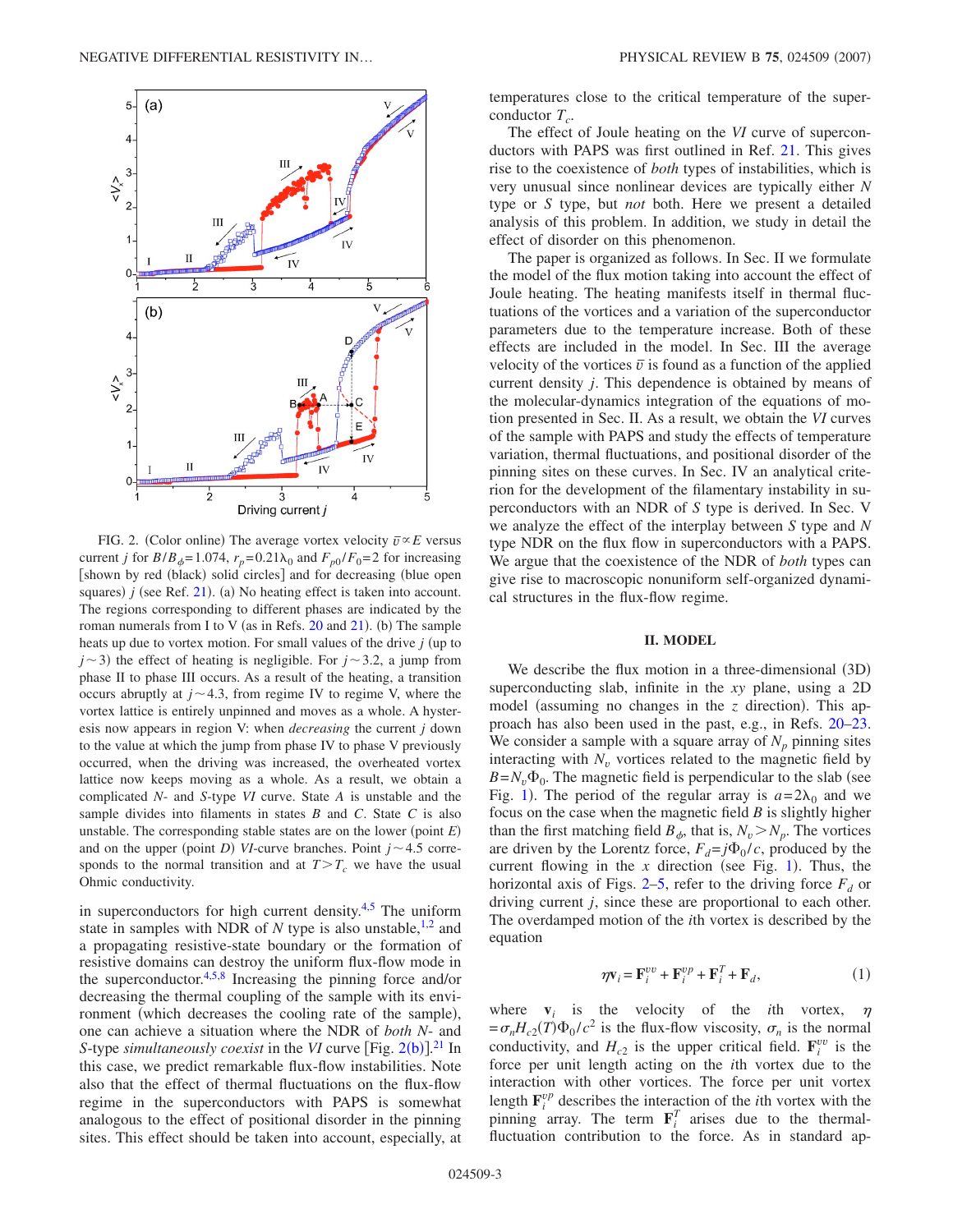<span id="page-3-1"></span>

FIG. 3. (Color online) The average vortex velocity  $\bar{v}(j)$  for  $B/B_{\phi} = 1.074$ ,  $F_{p0}/F_0 = 2.0$  for increasing [red (black) solid circles] and for decreasing (blue open squares)  $j$  and different radii of the pinning sites: (a)  $r_p = 0.23\lambda_0$ ; (b)  $r_p = 0.20\lambda_0$ ; (c)  $r_p = 0.19\lambda_0$ . The function  $\overline{v}(j)$  only slightly changes for radii from  $r_p$  $=0.20\lambda_0 - 0.25\lambda_0$ . For smaller  $r_p$ , phase IV in the reverse branch disappears (c) since the overheated vortex lattice cannot adjust itself to the pinning array.

proaches  $\mathbf{F}_i^T(t)$  is a random function of time *t*, obeying the correlation relations

$$
\langle F_i^T(t) \rangle_t = 0 \tag{2}
$$

and

$$
\langle F_i^T(t)F_j^T(t')\rangle_t = 2\eta k_B T \delta_{ij}\delta(t-t'),\tag{3}
$$

where  $k_B$  is the Boltzmann constant,  $\langle \ldots \rangle_t$  denotes a time average,  $\delta_{ij}$  is the Kronecker symbol, and  $\delta(t)$  is the delta function.

We describe the vortex-vortex interaction by the usual expression for Abrikosov vortices

<span id="page-3-2"></span>

FIG. 4. (Color online) The average vortex velocity  $\bar{v}(j)$  for increasing [red (black) solid circles] and for decreasing (blue open squares) *j* for large pinning sites radii: (a)  $r_p = 0.35\lambda_0$ ; (b)  $r_p$  $=0.45\lambda_0$ . Other parameters are the same as in Fig. [2.](#page-2-0) An increase of  $r_p$  increases the disorder in the system because vortices can then move inside the pinning sites. Phase III disappears in (a). However, the hysteresis related to the heating remains. For larger  $r_p$  (b), phase II disappears since all the vortices are pinned.

$$
\mathbf{F}_{i}^{vv} = \left(\frac{\Phi_0^2}{8\pi^2\lambda^3(T)}\right) \sum_{j=1}^{N_v} K_1 \left(\frac{|\mathbf{r}_i - \mathbf{r}_j|}{\lambda(T)}\right) \hat{\mathbf{r}}_{ij},
$$
(4)

where  $\lambda$  is the magnetic-field penetration depth,  $K_1$  is the first-order modified Bessel function, the summation is performed over the positions  $\mathbf{r}_i$  of  $N_v$  vortices in the sample, and  $\hat{\mathbf{r}}_{ij} = (\mathbf{r}_i - \mathbf{r}_j)/|\mathbf{r}_i - \mathbf{r}_j|$  is a unit vector in the direction of the force acting between the *i*th and *j*th vortices.

The  $N_p$  pinning sites (narrow indentations or "blind") holes," which can accomodate a maximum of one vortex, for the vortex densities used in our calculations) are located at positions  $\mathbf{r}_k^{(p)}$ . The pinning potentials are approximated by parabolic wells. Then, the pinning force per unit length acting on the *i*th vortex can be written in the form

<span id="page-3-0"></span>
$$
\mathbf{F}_{i}^{vp} = \left(\frac{F_p(T)}{r_p}\right) \sum_{k=1}^{N_p} |\mathbf{r}_i - \mathbf{r}_k^{(p)}| \Theta\left(\frac{r_p - |\mathbf{r}_i - \mathbf{r}_k^{(p)}|}{\lambda_0}\right) \hat{\mathbf{r}}_{ik}^{(p)}, \quad (5)
$$

where  $r_p$  is the size of the elementary pinning potential well,  $F_p(T)$  is the maximum pinning force,  $\Theta$  is the Heaviside step function,  $\lambda_0 = \lambda(T=0)$ , and  $\hat{\mathbf{r}}_{ik}^{(p)} = (\mathbf{r}_i - \mathbf{r}_k^{(p)})/|\mathbf{r}_i - \mathbf{r}_k^{(p)}|$  is the unit vector in the direction of the elementary pinning force. In what follows, we estimate the maximum pinning force as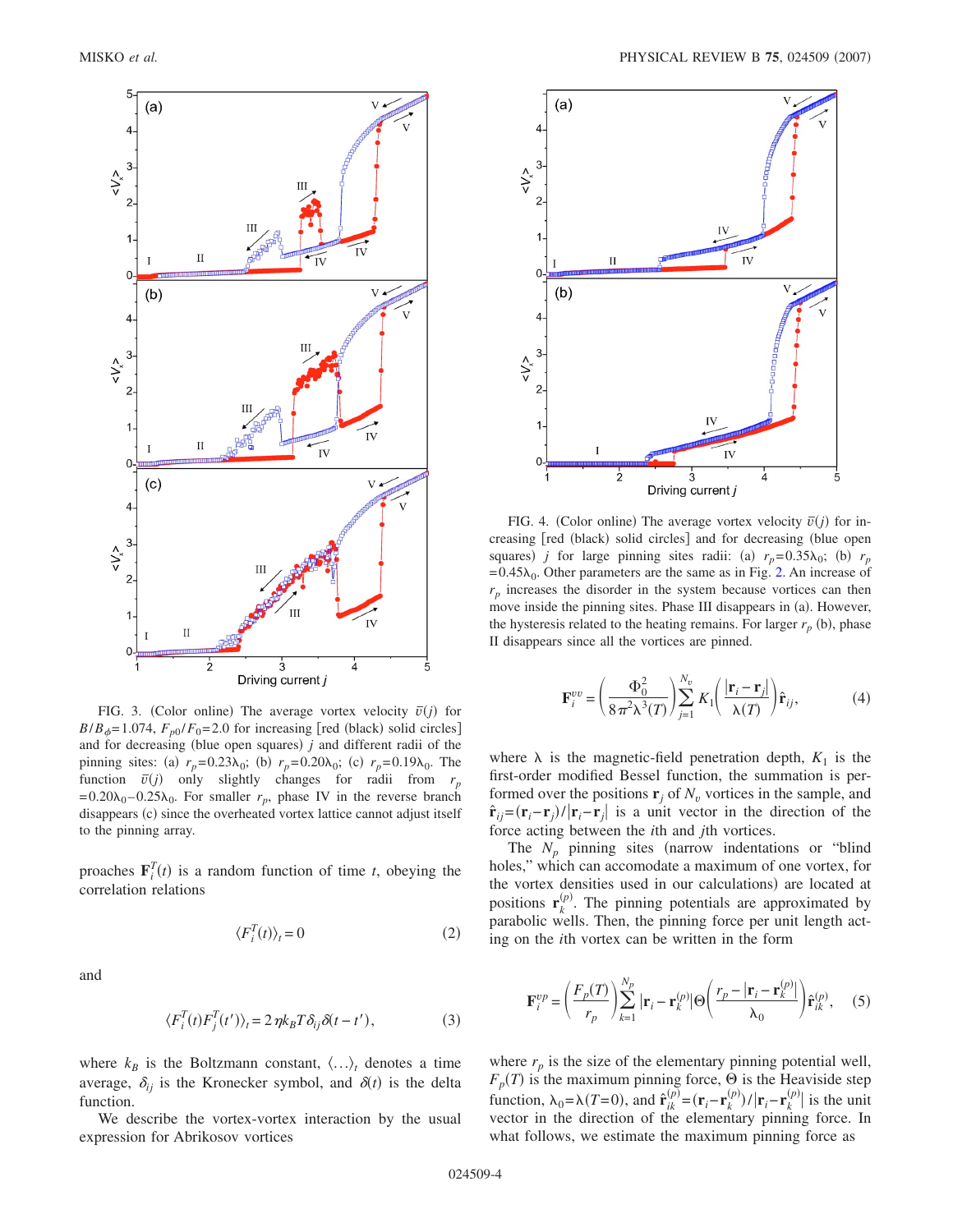<span id="page-4-0"></span>

FIG. 5. (Color online) The average vortex velocity  $\bar{v}$  as a function of the driving current *j* for  $B/B_{\phi}=1.074$ ,  $r_p=0.2\lambda_0$ , and  $F_{p0}$  / $F_0$  = 2.0 for increasing [red (black) solid circles] and for decreasing (blue open triangles)  $j$  for different amounts of disorder displacement of the centers of the pinning sites from their regular positions) in the system: (a)  $d_{\text{ran}} = 0.01(a/2)$ ; (b)  $d_{\text{ran}} = 0.05(a/2)$ ; (c)  $d_{\text{ran}} = 0.1(a/2)$ ; (d)  $d_{\text{ran}} = 0.2(a/2)$ ; (e)  $d_{\text{ran}} = 0.5(a/2)$ ; (f)  $d_{\text{ran}} = a/2$ . The function  $\overline{v}(j)$  does not appreciably change for a small amount of disorder (a). For  $d_{\text{ran}} > 0.05(a/2)$  (b), phase IV disappears in the reverse branch. For  $d_{\text{ran}} > 0.1(a/2)$  (c), phase IV is lost in both branches; only some reminiscent features remain, which disappear for larger  $d_{\text{ran}}$  (d,e). At maximal disorder  $d_{\text{ran}} = a/2$  (f), only phases I, III, and V remain. However, there is a weak hysteresis related to heating [the inset to  $(f)$ ].

$$
F_p(T) = \frac{H_c^2(T)\xi^2(T)}{r_p},
$$
\n(6)

where  $\xi(T)$  is the coherence length.

The temperature dependence of the values entering our model is found using the Ginzburg-Landau approach. Therefore,  $H_{c2}(T) = \Phi_0 / 2 \pi \xi^2(T)$ . The temperature dependence of the penetration depth  $\lambda$  is approximated as

$$
\lambda(T) = \lambda_0 \left( 1 - \frac{T^2}{T_c^2} \right)^{-1/2}.
$$
 (7)

We assume that the Ginzburg-Landau ratio  $\kappa_{GL} = \lambda / \xi$  is independent of temperature. In this case, for the temperature dependence of the maximum pinning force, we have

$$
F_p(T) = F_{p0} \bigg( 1 - \frac{T^2}{T_c^2} \bigg),
$$
\n(8)

where  $F_{p0} = F_{p0}(T=0)$ . We also assume that the normal conductivity  $\sigma_n$  is temperature independent.

We simulate Eqs.  $(1)$  $(1)$  $(1)$ – $(5)$  $(5)$  $(5)$  using the molecular dynamics technique. Below we present the results for rectangular cells with size  $18 \times 12 \lambda_0^2$ . Periodic boundary conditions are imposed at the cell boundaries. First, we should prepare an initial state of our system. For this purpose we assume that the initial temperature of the system is high and that the vortex structure is in a liquid unpinned state. Then, we slowly decrease the temperature down to  $T=0$  and vortices are captured by the pinning sites. When cooling down, vortices adjust themselves to minimize their energy, simulating field-cooled experiments. Starting from this initial state, we increase the driving current and compute the average vortex velocity  $\bar{v}(j)$ , which is determined as

$$
\overline{v}(j) = \frac{1}{N_v} \sum_{i} \mathbf{v}_i \cdot \hat{\mathbf{x}},
$$
\n(9)

where  $\hat{\mathbf{x}}$  is the unit vector in the *x* direction.

The equilibrium temperature distribution in the sample can be found by solving the heat equation with Joule heating. The average power of this heating per unit volume due to vortex motion is  $jE = j\bar{v}B/c$ . The heat flux *q* removed from the sample boundaries by the external coolant is described by the usual linear Kapitza law,  $q = Sh_0(T - T_0)$ , where *S* is the sample surface,  $h_0$  is the heat-transfer coefficient, and  $T_0$  the ambient temperature. To simplify the procedure, we assume that the heat conductivity of the sample  $\kappa$  is large,  $\kappa \gg h_0 w$ , where *w* is the sample thickness. Under such a condition, the temperature in the sample is uniform and it can be found from the heat-balance equation, $\frac{5}{3}$ 

$$
h_0 S(T - T_0) = \frac{\overline{v}}{c} j B V,\tag{10}
$$

<span id="page-4-1"></span>where *V* is the sample volume. Further, we shall assume that  $T_0 \ll T_c$  and neglect  $T_0$ .

We now introduce dimensionless variables. The dimensionless current (which is equal to the dimensionless driving force  $f_d$ ), dimensionless average vortex velocity  $V_x$ , and dimensionless magnetic-field induction *b*, are given by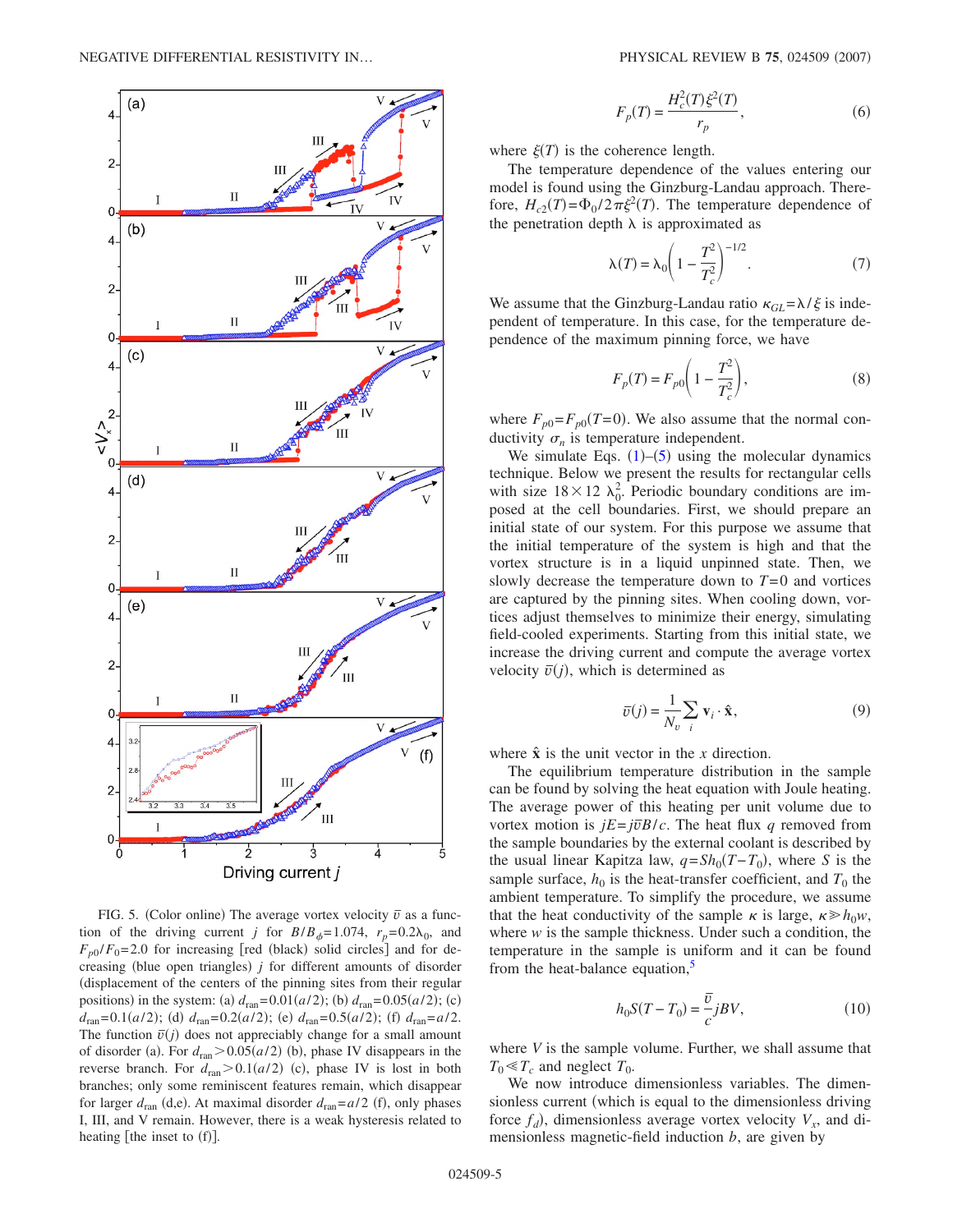$$
f_d = \frac{j}{j_0}, \quad V_x = \frac{\bar{v}}{v_0}, \quad b = \frac{B}{B_{\phi}}.
$$
 (11)

The normalization values  $j_0$  and  $v_0$  are defined by

$$
j_0 = \frac{c\Phi_0}{8\pi^2\lambda_0^3}
$$
,  $v_0 = \frac{c^2}{4\pi\kappa_{GL}^2\sigma_n\lambda_0}$ . (12)

In dimensionless units the heat-balance equation  $(10)$  $(10)$  $(10)$  relates the temperature and the dimensionless driving force as

$$
\frac{T}{T_c} = K_{th} V_x f_d b,
$$

where

$$
K_{th} = \frac{j_0 v_0 B_\phi V}{c h_0 T_c S} \tag{13}
$$

is the ratio of the characteristic heat release to heat removal. In our calculations we used the values of the parameters characteristic of high-temperature superconductors:  $\lambda_0$  $=2000 \text{ Å}, \ \kappa_{GL} = 100, \ \sigma_n = 10^{16} \text{ s}^{-1}, \ \text{V/S} = 1000 \text{ Å}, \ \text{T}_c = 90 \text{K},$  $B_{\phi}$ =500 G, and  $h_0$ =1 W/cm<sup>2</sup> K. In this case, we find that  $K_{th} = 0.05 - 0.06$  and  $F_{p0}$  is of the order of  $F_0 = \Phi_0 j_0 / c$ . In the simulations, we used  $K_{th} = 0.0525$  and  $F_{p0} = 2F_0$ .

#### **III. SIMULATION RESULTS**

#### **A. Effect of heating:** *VI* **curve of** *N* **and** *S* **type**

The calculated dependence of  $\bar{v}$  versus the current density *j* in the absence of the Joule heating is shown in Fig.  $2(a)$  $2(a)$ , in dimensionless units. The shape of this curve is similar to that as found in Ref. [20](#page-9-0) and [21](#page-9-1) there exist five dynamical vortex phases described in the Introduction and a pronounced hysteresis for increasing and decreasing current regimes.

A significant effect of the heating is observed if the current density exceeds some threshold value,  $j \geq 3.75$  for the case shown in Fig.  $2(b)$  $2(b)$ . In particular, the jump from phase II to phase III becomes larger, and an abrupt transition occurs between regimes IV and V, compared to the nonheating case shown in Fig.  $2(a)$  $2(a)$ . The most important feature related to Joule heating in the high current range is the appearance of hysteresis in some regions of phases IV and V. For decreasing current, the overheated vortex lattice keeps moving as a whole at lower currents than the "cold" one (for increasing *j*). The transition part of the  $\bar{v}(j)$  curve from phase IV to phase V is shown by the dashed line in Fig.  $2(b)$  $2(b)$ . This part of the *VI* curve is unstable for a given drive force and could be found only for a fixed voltage.<sup>4</sup>

As a result, we obtain a new complex NDR of a hybrid nature with *both N*- and *S*-type instabilities, which is very unusual for any media, especially for superconductors. Each type of NDR is characterized by its specific instabilities. $1-\frac{7}{2}$  $1-\frac{7}{2}$  $1-\frac{7}{2}$ Thus, the obtained *VI* curve is characterized by *two kinds of instabilities*. For example, if the current density exceeds the value  $j \approx 3.5$  [point *A* in Fig. [2](#page-2-0)(b)], the uniform current flow becomes unstable and a filamentary instability $1,2$  $1,2$  occurs. Due to this instability, the current flow breaks into filaments with different supercurrent density, some with lower current  $j_B$ 

(state *B*) and others with higher current  $j_c$  (state *C*). However, the state *C* is, in its turn, unstable and decays. The corresponding stable states are on the lower  $(E)$  and on the upper *(D) VI* curve branches. That is, the filament breaks into domains with higher and lower value of vortex flow speed  $\bar{v}$ ; in other words, with higher and lower electric field. The stability and evolution of such a complicated structure is an open question (see also Sec. V).

In Fig. [3,](#page-3-1) the average vortex velocity  $\bar{v}(j)$  is shown for different radii of the pinning sites. The shape of the function  $\bar{v}(j)$  only slightly changes for the radii in the range  $r_p$  $= 0.20\lambda_0 - 0.25\lambda_0$  [Figs. [3](#page-3-1)(a) and 3(b). However, for radii smaller than a certain value, phase IV in the reverse branch  $(i.e., when decreasing the driving current  $j$ ) disappears [Fig.$  $3(c)$  $3(c)$  since the overheated vortex lattice cannot adjust itself to the pinning array and turns to the disordered motion in phase III.

#### **B. Effect of disorder**

Let us study the effects of disorder on the NDR. Small disorder can be effectively introduced to the system by increasing the radius  $r_p$  of the pinning sites; so vortices acquire an additional degree of freedom and can move inside the pinning sites. The function  $\overline{v}(j)$  is shown in Fig. [4](#page-3-2) for larger pinning site radii,  $r_p = 0.35\lambda_0$  [Fig. [4](#page-3-2)(a)], and  $r_p = 0.45\lambda_0$  [Fig. [4](#page-3-2)(b)]. In case of larger radii, phase III disappears, and the motion of interstitial vortices (phase II) transforms directly to the 1D incommensurate vortex motion (phase IV) [Fig. [4](#page-3-2)(a)]. However, *the robust hysteresis related to heating remains*. For larger radii of the pinning sites, phase II, related to the motion of interstitial vortices, disappears since all the vortices are pinned for weak enough drives [Fig.  $4(b)$  $4(b)$ ].

To model disorder related to a distortion of the regular PAPS, we introduced small random displacements for each pinning site. Specifically, for the displacement of each pinning site we consider a random angle  $\alpha_{\text{ran}}$   $(0 \le \alpha_{\text{ran}} \le 2\pi)$ and a random radius  $r_{\text{ran}} \left[ 0 \le r_{\text{ran}} \le r_{\text{ran}}^{\text{max}} \right]$ , measured in units of  $a/2$ , where *a* is a period of the (regular) pinning array] for each pinning displacement.

The corresponding values of  $\bar{v}(j)$  are shown in Fig. [5](#page-4-0) for different amounts of disorder. Note that small disorder does *not* appreciably influence  $\bar{v}(j)$  [Fig. [5](#page-4-0)(a)]. However, for  $r_{\text{ran}}^{\text{max}} > 0.05(a/2)$  $r_{\text{ran}}^{\text{max}} > 0.05(a/2)$  $r_{\text{ran}}^{\text{max}} > 0.05(a/2)$  [Fig. 5(b)], phase IV disappears in the reverse branch of  $\overline{v}(j)$ . For  $r_{\text{ran}}^{\text{max}} > 0.1(a/2)$  [Fig. [5](#page-4-0)(c)], phase IV is lost in both branches; only some reminiscent features remain, which disappear for larger  $d_{\text{ran}}^{\text{max}}$  [Figs. [5](#page-4-0)(d) and 5(e)]. Finally, at full disorder  $r_{\text{ran}}^{\text{max}} = a/2$  [Fig. [5](#page-4-0)(f)], only phases I, III, and V remain. However, even in this case there is a weak hysteresis related to heating [see the inset in Fig.  $5(f)$  $5(f)$ ], observed in experiments with random pinning.<sup>5</sup>

#### **IV. FILAMENTARY INSTABILITY**

It is well known that the uniform current and electric-field distributions are *unstable* under definite conditions if the sample *VI* curve has parts with NDR. $1-7$  $1-7$  Let us assume that the sample with the *VI* curve shown in Fig.  $2(b)$  $2(b)$  $2(b)$  is in a current-biased regime. If the driving current exceeds the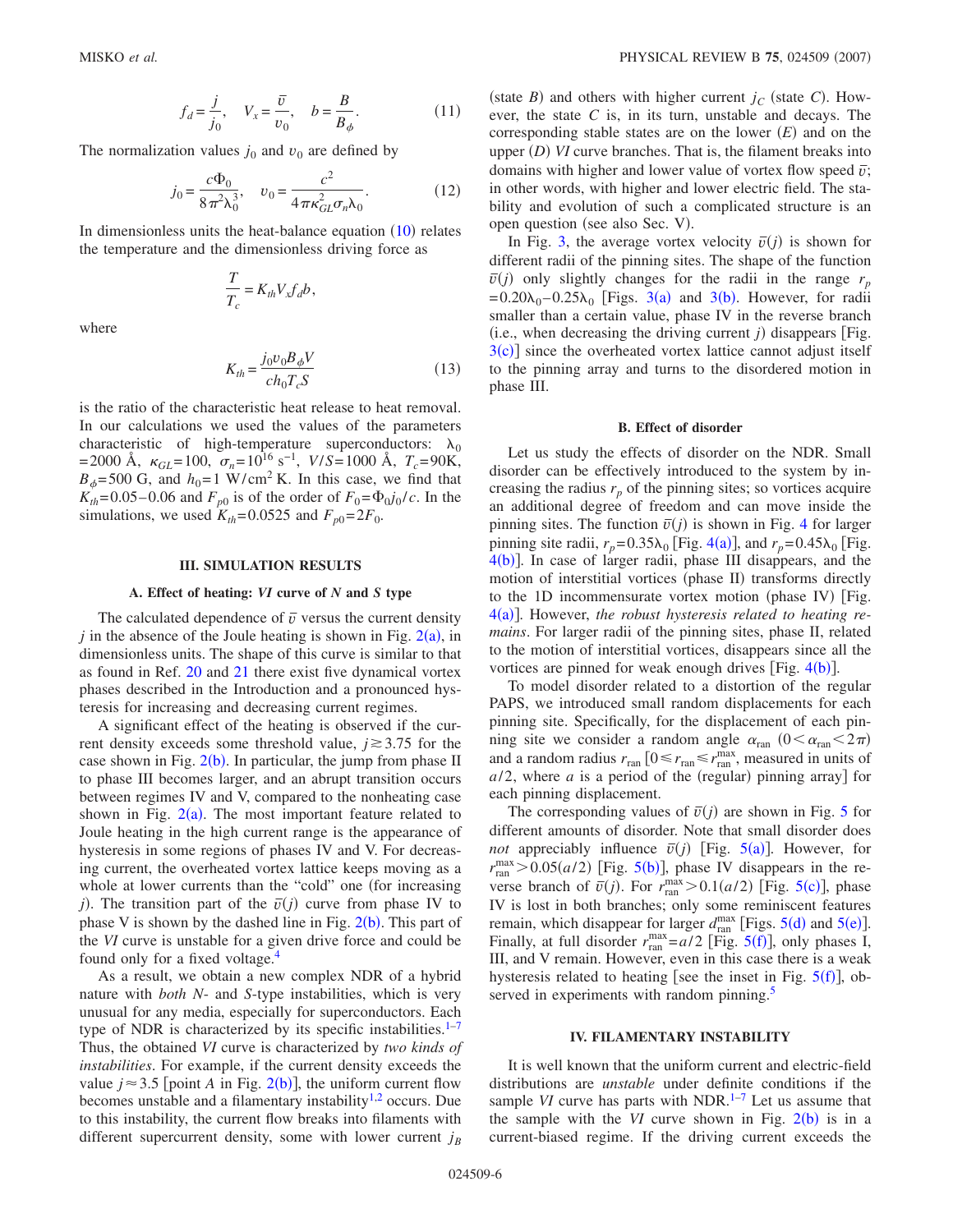<span id="page-6-0"></span>

FIG. 6. Electrical circuit and superconducting sample. The cur-rent filaments are shown schematically by light gray lines (Ref. [21](#page-9-1)); *l* is the sample length, *w* is the sample half-width,  $\Delta w$  is the filament width, and the boundary conditions are stated at the sample edges  $y = \pm w$ .

value  $j \approx 3.75$ , the uniform current flow with the current density *j* becomes unstable with respect to the so-called filamen-tary instability.<sup>1,[2](#page-8-2)</sup> Thus, the current flow in the sample breaks up into stripes or filaments with two different alternating current densities. This process is illustrated in Fig.  $1(b)$  $1(b)$ : the sample in state *A* with current density  $j_A$  breaks into filaments with lower  $j_B$  (state *B*) and higher  $j_C$  (state *C*) current densities.

To study the process in more detail, we consider a sample connected to a standard electrical circuit, Fig. [6.](#page-6-0) The circuit equation is

$$
L\frac{\partial I}{\partial t} + RI + lE = U,\tag{14}
$$

<span id="page-6-1"></span>where *I* is the current in the circuit, *L* and *R* are the circuit inductance and resistance, *l* is the sample length, *E* is the electric field in the sample, *U* is the voltage at the circuit terminals, which is assumed to be constant, and *j*=*I*/*A*, where  $A$  is the sample cross section. Using Eq.  $(14)$  $(14)$  $(14)$  and Maxwell equations we can write the equations describing the development of the small perturbations of electromagnetic field  $\delta$ **E**,  $\delta$ **B**, and current density  $\delta$ **j** in the form

<span id="page-6-2"></span>
$$
LA\frac{\partial}{\partial t}(\delta\vec{j}) + RA(\delta\vec{j}) + l\delta\vec{E} = 0,
$$
  

$$
\nabla \times \delta\mathbf{E} = -\frac{1}{c}\frac{\partial(\delta\mathbf{B})}{\partial t},
$$
  

$$
\nabla \times \delta\mathbf{B} = \frac{4\pi}{c}(\delta\mathbf{j}).
$$
 (15)

Here

$$
\delta \mathbf{j} = \frac{\partial j}{\partial E} (\delta \mathbf{E}) + \frac{\partial j}{\partial B} (\delta \mathbf{B}),
$$

all quantities are assumed averaged over a volume including a large number of vortices,  $\delta \bar{j}$  and  $\delta \bar{E}$  denote the average values over the sample cross section. Below we assume for simplicity that the sample has a zero demagnetization factor.

We shall seek the solution to Eqs.  $(15)$  $(15)$  $(15)$  in the standard form:  $\delta E$ ,  $\delta B \propto \exp(\lambda t / t_0)$ , where  $\lambda$  is the value to be found, and  $t_0 = L/R$  is the circuit relaxation time.

An instability develops if  $Re(\lambda) > 0$ . In general we should add to Eqs.  $(15)$  $(15)$  $(15)$  the equation for the small-temperature perturbations but here we study the filamentary instability for which the temperature rise is not of crucial importance. We also neglect the self-field effect and assume that the background magnetic field in the sample is uniform. To find the filamentary instability criterion we can consider the perturbations depending on the *y* coordinate only.<sup>1[,2](#page-8-2)</sup> In such a geometry, the perturbation of the electric field has only the *x* component, while  $\delta$ **B** has only the *z* component. Using  $\delta$ *B*  $=ct_0\delta E'/\lambda w$ , we find from Eqs. ([15](#page-6-2))

$$
(\lambda + 1)\delta \bar{j} + \rho_c^{-1} \delta \bar{E} = 0, \qquad (16)
$$

$$
\delta E'' - \beta \delta E' - \frac{\lambda t_s}{t_0} \delta E = 0, \qquad (17)
$$

<span id="page-6-4"></span><span id="page-6-3"></span>where prime means differentiation over the dimensionless coordinate  $y/w$ , *w* is the sample half-width,  $\rho_c = RA/l$ , and

$$
t_s = \frac{4\pi w^2}{c^2} \frac{\partial j}{\partial E}, \quad \beta = \frac{4\pi w}{c} \frac{\partial j}{\partial B}
$$

are the sample *VI*-curve parameters, which are positive or negative depending on the relevant part of the *VI* curve at given background fields E and B. Note that the value of  $|t_s|$  is the characteristic time of the magnetic-field relaxation in the sample.

The differential equation  $(17)$  $(17)$  $(17)$  requires two boundary conditions. We obtain the first one assuming that the applied magnetic field *B* is constant. This means that  $\delta B(1) = -\delta B($  $-1$ ) or  $\delta E'(1) = -\delta E'(-1)$ . From the Maxwell equations ([15](#page-6-2)) we get  $\delta B(1) - \delta B(-1) = 8 \pi w \delta \bar{j}/c$ . Using these  $\delta B$ 's, and substituting  $\delta \bar{j}$  from Eq. ([16](#page-6-4)), we obtain the second boundary condition in the form

$$
\delta E'(1) = -\frac{\gamma \lambda \delta \bar{E}}{(\lambda + 1)},
$$

where

$$
\gamma = \frac{4\pi w^2 l}{c^2 A L}.
$$

<span id="page-6-5"></span>The solution of Eq.  $(17)$  $(17)$  $(17)$  reads

$$
\delta E = C_1 \exp(p_1 y/w) + C_2 \exp(p_2 y/w), \qquad (18)
$$

where  $C_i$  are constants and

$$
p_{1,2} = \frac{\beta}{2} \pm \sqrt{\frac{\beta^2}{4} + \frac{\lambda t_s}{t_0}}.
$$

Substituting Eq.  $(18)$  $(18)$  $(18)$  to the boundary conditions we obtain a set of uniform linear equations for the constants  $C_{1,2}$ . The nontrivial solution of this equation set exists if its determinant is zero. Thus we find the equation for the eigenvalue spectrum  $\lambda$  in the form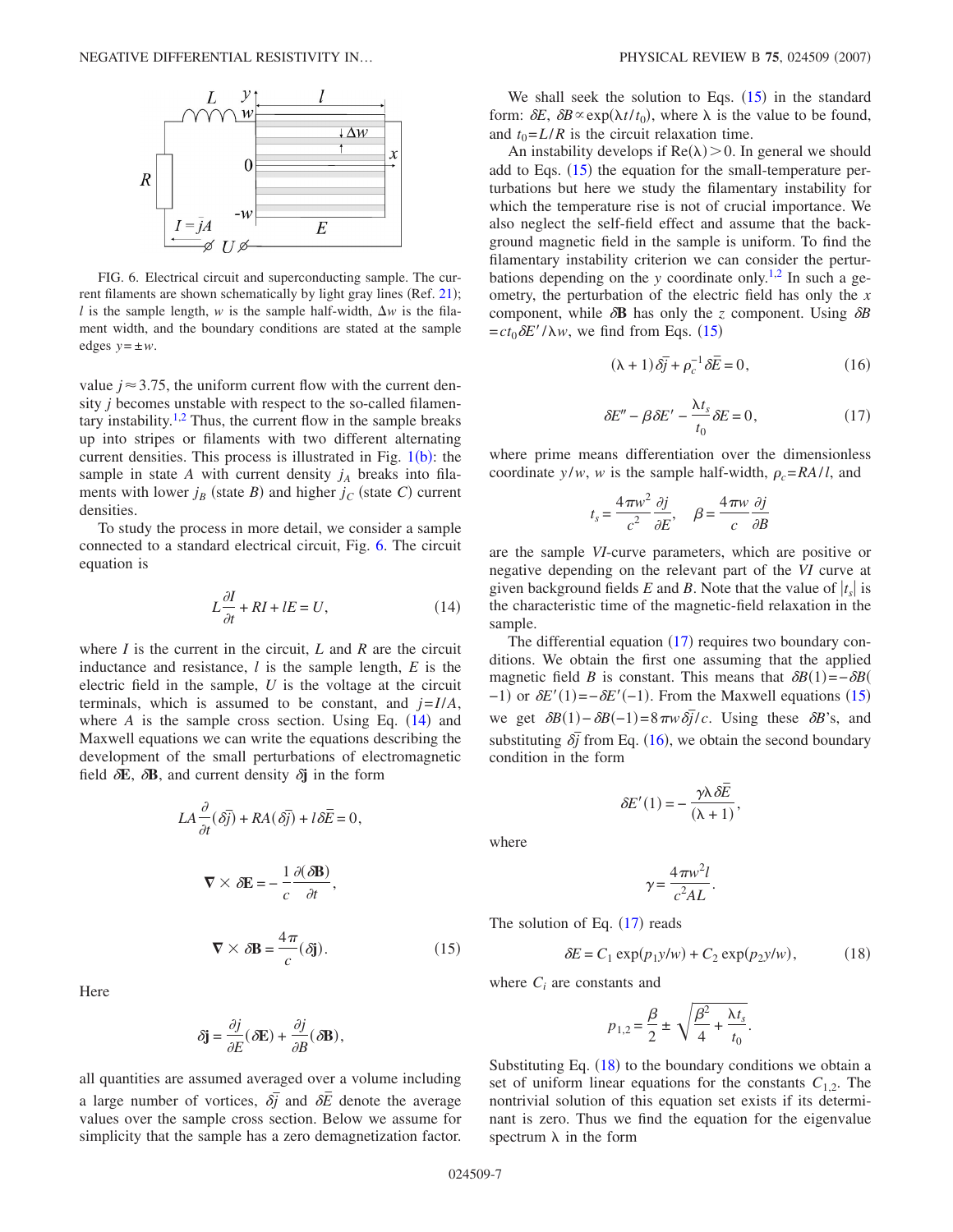<span id="page-7-0"></span>
$$
p_1 \left[ p_2 + \frac{\gamma \lambda}{(\lambda + 1)p_2} \right] \cosh p_1 \sinh p_2
$$
  
= 
$$
p_2 \left[ p_1 + \frac{\gamma \lambda}{(\lambda + 1)p_1} \right] \sinh p_1 \cosh p_2.
$$
 (19)

In the simplest case of small  $|\partial j / \partial B|$ , when

$$
p_1 = -p_2 = \sqrt{\lambda t_s/t_0},
$$

the solution of Eq.  $(19)$  $(19)$  $(19)$  can be readily found explicitly with an accuracy up to  $|\beta^2|$ 

$$
\lambda = -1 - \frac{\gamma t_0}{t_s} = -1 - \rho_c^{-1} \frac{\partial E}{\partial j}.
$$
 (20)

It follows from the last relation that the instability occurs only at the *VI*-curve branch with NDR when

$$
t_s \propto \frac{\partial j}{\partial E} < 0
$$

<span id="page-7-1"></span>and, moreover, the drop of the voltage should be large enough,

$$
\left| \frac{\partial E}{\partial j} \right| > \rho_c. \tag{21}
$$

In this case  $p_{1,2}$  are purely imaginary numbers and the solu-tion of Eqs. ([14](#page-6-1)) is periodic in the *y* direction. The characteristic spatial period of the arising current filament structure is of the order of

$$
\Delta w \propto \frac{w}{|p_1(\lambda)|} = \frac{w}{\sqrt{|\gamma + t_s/t_0|}}.\tag{22}
$$

In a very unstable state,  $|\gamma t_s/t_0| \geq 1$ , the filament width is small,  $\Delta w \ll w$ . The characteristic instability build-up time becomes  $t_0/\lambda$ . Thus, a sample with an *S*-type NDR in a *VI* curve divides itself into small filaments with different current densities (in different dynamic flux-flow phases III and IV) if the resistance and inductance of the external circuit are restricted by inequalities

$$
R \ll \frac{l}{A} \left| \frac{\partial E}{\partial j} \right|, \quad L \ll \frac{4\pi A}{c^2 l}.
$$
 (23)

The obtained results are valid if

$$
\left| \rho_c^{-1} \frac{\partial E}{\partial J} \right| \gg \left( \frac{4 \pi w}{c} \frac{\partial j}{\partial B} \right)^2.
$$

According to Eq.  $(21)$  $(21)$  $(21)$ , the left-hand side of the last inequality should be higher than unity, while the right-hand side is much smaller than 1 for the parameter range studied in the previous sections if the sample half-width  $w<1$  mm. Note, however, that taking into account the magnetic-field dependence of the *VI* curve gives rise to some increase in its stability.

# **V. INTERPLAY BETWEEN** *N***-TYPE AND** *S***-TYPE INSTABILITIES**

In the stationary inhomogeneous state that arises after the development of the filamentary instability, the electric field

<span id="page-7-2"></span>

FIG. 7. (Color online) Schematic VI curves [red (black) solid line and green (dark gray) dashed line] of the superconductor for two different values of the hysteresis due to overheating (Ref. [21](#page-9-1)). The more pronounced hysteresis loop [shown by the green (dark gray) dashed line] corresponds to a larger value of the characteristic heat release.

should be uniform over the sample. The part, *p*, of the filament with the higher current  $j<sub>C</sub>$  and the part, 1−*p*, with the lower current  $j_B$  [see Fig. [2](#page-2-0)(b)] are defined by an evident condition  $j_A = pj_C + (1 - p)j_B$ , that is,

$$
p = \frac{(j_C - j_A)}{(j_C - j_B)}
$$

.

For the case shown in Fig. [1](#page-1-1)(b) we find an estimate  $p \approx 0.6$ .

As shown in Fig. [4,](#page-3-2) sufficiently high disorder destroys the NDR of *S*-type in the *VI*-curve, but the NDR of *N* type can still exist in this case due to sample heating. Such an unstable regime has been thoroughly studied for superconductors, $3-5$  and we do not discuss it here.

A richer dynamics can be observed if the *VI* curve has NDR parts of *both N* and *S* types, Figs. [2](#page-2-0)(b) and [3.](#page-3-1) In this case the filaments with higher current density  $j<sub>C</sub>$  are unstable if the system is far from the voltage-biased regime.<sup>1[,2](#page-8-2)</sup> The instability of the filament with an *N*-type *VI* curve should switch the filaments into state  $D$  [Fig.  $2(b)$  $2(b)$ ] with high resistivity or to the formation of the domain structure with higher *D* and lower *E* resistivity.<sup>4</sup> However, any possible decay of the unstable state *C* gives rise to a nonuniform electric-field distribution in the sample and, as a result, to nonzero  $\partial B/\partial t$ . Thus, the state that appears after the instability develops is not stationary but rather a dynamic one.

To clarify the situation, we consider two possible *VI* curves shown in Fig.  $7$  (one red and another, labeled by "2," with a green branch) and assume that the total current value in the circuit is fixed,  $I = Aj_A$ . In a more general case, after the decay of the unstable state *C* the filaments with higher current density will be overheated and transit to the higher resistive state *D*. In this state *D* the flux lines move fast, which, along with the temperature increase due to the thermal conductivity, gives rise to the acceleration of the flux flow in the lower-current filaments. As a result, the high-resistivity overheated state moves from point D to a lower electric-field range, while the low-resistivity state (point  $B$ ) moves to a higher electric field range (point A). If we assume that the system has a VI curve of the type 2 [green (dark gray) dashed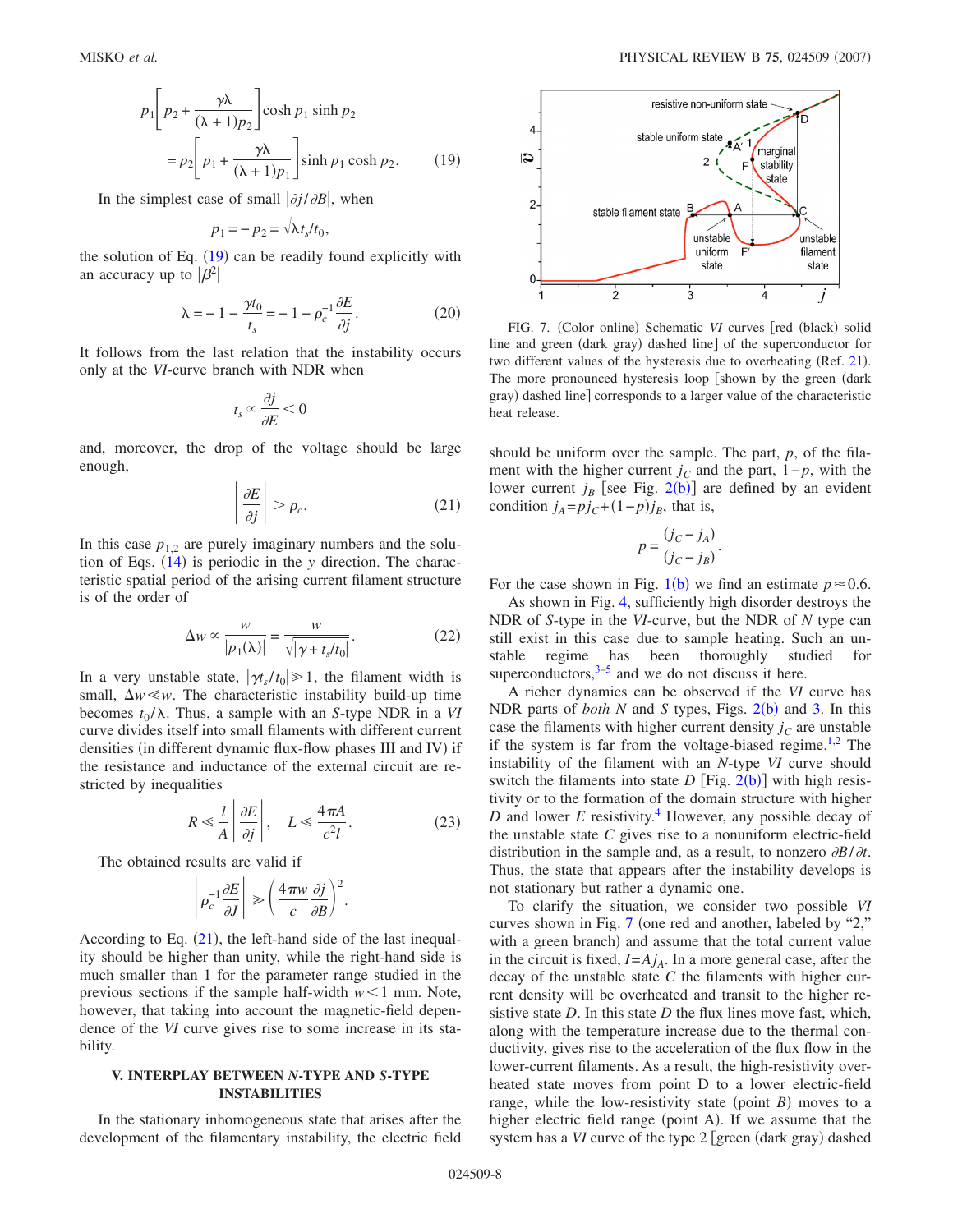curve in Fig. [7](#page-7-2), then the high-current filaments in *D* move to the state  $A'$  with current density  $j_A$  and a higher electric field than in the initial state *A*. The filaments in point *B* move to point *A* and jump to point *A*. As a result, a new stable uniform state with  $j=j_A$  appears. However, if the *VI* curve has the form shown by the red curve 1, the stable stationary point with the current density  $j_A$  does not exist. In this case, the high electric-field state moves from point *D* to the marginal stability point *F* and then falls down to a lower branch of the *VI*-curve (point  $F'$ ). In this state  $F'$  the electric field is lower than in the state *B* with lower current. As a result, the state moves from  $F$  to  $F'$  and then to point  $A$ , which is the only uniform state corresponding to the fixed current value  $j_A$ . However, this state is unstable, and the cycle

$$
A \to C \to D \to F \to F' \to A
$$

is repeated (branch 1 is red in Fig. [7](#page-7-2)). Another branch (branch 2 with the green segment) of this cycle involves the stable filament state *B* and is as follows:

$$
A \to B \to A.
$$

Such a dynamic state has a nonstationary pattern of resistive domains coexisting and intertwined with current filaments. The specific form of these patterns, and their dynamics can be very complex, and requires investigations beyond the scope of this study.

## **VI. CONCLUSIONS**

The influence of temperature on the dynamic phases and current-voltage characteristic of superconductors with periodic pinning array was investigated here. It is demonstrated that this effect can change the *VI* curve drastically. For a range of values of the pinning-array parameters and heattransfer characteristics it is possible to obtain the *VI* curves with a negative differential resistivity of (i) either *N* or *S* type, (ii) VI curves with *both* types of NDR, or VI curves *without any* NDR parts. The uniform flux flow is unstable if the *VI* curve has a part with NDR. The formation of resistive domain structures and/or propagating the resistive state through the sample is a characteristic of *VI* curves of *N* type, while a filamentary instability with sample regions (filaments) having different current densities is a characteristic of *VI* curves with NDR of *S* type. Much more complex regimes can be expected in the case of *VI* curves with NDR parts of both types. In this case the possibility of arising dynamical nonuniform regimes is argued.

#### **ACKNOWLEDGMENTS**

This work was supported in part by the National Security Agency (NSA), Laboratory of Physical Sciences (LPS), Army Research Office (ARO); and also supported by the U.S. National Science Foundation Grant No. EIA-0130383, JSPS-RFBR Grant No. 06-02-91200, RFBR Grant No. 06-02-16691, and RIKEN's President's funds. V.R.M. acknowledges support through POD. S.S. acknowledges support from the Ministry of Science, Culture and Sport of Japan via the Grant-in Aid for Young Scientists No. 18740224 and EPSRC via Grant No. EP/D072581/1.

- <span id="page-8-0"></span><sup>1</sup> See, e.g., E. Schöll, *Nonequilibrium Phase Transitions in Semi*conductors (Springer, Berlin, 1987).
- <span id="page-8-2"></span>2M. P. Shaw, V. V. Mitin, E. Schöll, and H. L. Grubin, *The Physics of Instabilities in Solid State Electron Devices* Plenum, London, 1992).
- <span id="page-8-14"></span>3R. G. Mints and A. L. Rakhmanov, Rev. Mod. Phys. **53**, 551  $(1981).$
- <span id="page-8-13"></span><sup>4</sup> A. V. Gurevich and R. G. Mints, Rev. Mod. Phys. **59**, 941 (1987).
- <span id="page-8-8"></span>5A. V. Gurevich, R. G. Mints, and A. L. Rakhmanov, *The Physics* of Composite Superconductors (Begell, New York, 1997).
- <span id="page-8-6"></span><sup>6</sup>F. F. Cap, *Handbook on Plasma Instabilities* (Academic Press, New York, 1976).
- <span id="page-8-1"></span><sup>7</sup> A. B. Mikhailovskii, *Instabilities in a Confined Plasma* (Institute of Physics Publishing, Bristol, 1998).
- <span id="page-8-9"></span>8A. Wehner, O. M. Stoll, R. P. Huebener, and M. Naito, Phys. Rev. B 63, 144511 (2001); O. M. Stoll, S. Kaiser, R. P. Huebener, and M. Naito, Phys. Rev. Lett. **81**, 2994 (1998).
- <span id="page-8-10"></span>9A. I. Larkin and Yu. N. Ovchinnikov, Zh. Eksp. Teor. Fiz. **68**, 1915 (1975) [Sov. Phys. JETP 41, 960 (1976)].
- <span id="page-8-7"></span>10M. N. Kunchur, B. I. Ivlev, D. K. Christen, and J. M. Phillips, Phys. Rev. Lett. 84, 5204 (2000); M. N. Kunchur, B. I. Ivlev, and J. M. Knight, *ibid.* 87, 177001 (2001).
- <span id="page-8-11"></span><sup>11</sup> S. G. Doettinger, R. P. Huebener, R. Gerdemann, A. Kühle, S. Anders, T. G. Träuble, and J. C. Villégier, Phys. Rev. Lett. **73**, 1691 (1994); A. V. Samoilov, M. Konczykowski, N.-C. Yeh, S.

Berry, and C. C. Tsuei, *ibid.* **75**, 4118 (1995); Z. L. Xiao and P. Ziemann, Phys. Rev. B 53, 15265 (1996).

- <span id="page-8-12"></span>12M. Tokunaga, Y. Tokunaga, and T. Tamegai, Phys. Rev. Lett. **93**, 037203 (2004).
- <span id="page-8-3"></span>13M. Tokunaga, H. Song, Y. Tokunaga, and T. Tamegai, Phys. Rev. Lett. 94, 157203 (2005).
- <span id="page-8-4"></span>14V. V. Moshchalkov, M. Baert, V. V. Metlushko, E. Rosseel, M. J. Van Bael, K. Temst, R. Jonckheere, and Y. Bruynseraede, Phys. Rev. B 54, 7385 (1996).
- <sup>15</sup> J. E. Villegas, S. Savel'ev, F. Nori, E. M. Gonzalez, J. V. Anguita, R. García, and J. L. Vicent, Science 302, 1188 (2003).M. I. Montero, J. J. Akerman, A. Varilci, and I. K. Schuller, Europhys. Lett. **63**, 118 (2003).
- 16A. M. Castellanos, R. Wördenweber, G. Ockenfuss, A. v. d. Hart, and K. Keck, Appl. Phys. Lett. 71, 962 (1997); R. Wördenweber, P. Dymashevski, and V. R. Misko, Phys. Rev. B **69**, 184504  $(2004).$
- <sup>17</sup> A. V. Silhanek, S. Raedts, M. Lange, and V. V. Moshchalkov, Phys. Rev. B 67, 064502 (2003).
- 18V. R. Misko, S. Savel'ev, and F. Nori, Phys. Rev. Lett. **95**, 177007 (2005); Phys. Rev. B 74, 024522 (2006); Physica C 437-438, 213 (2006).
- <span id="page-8-5"></span>19M. Kemmler, C. Gürlich, A. Sterck, H. Pöhler, M. Neuhaus, M. Siegel, R. Kleiner, and D. Koelle, Phys. Rev. Lett. **97**, 147003  $(2006).$